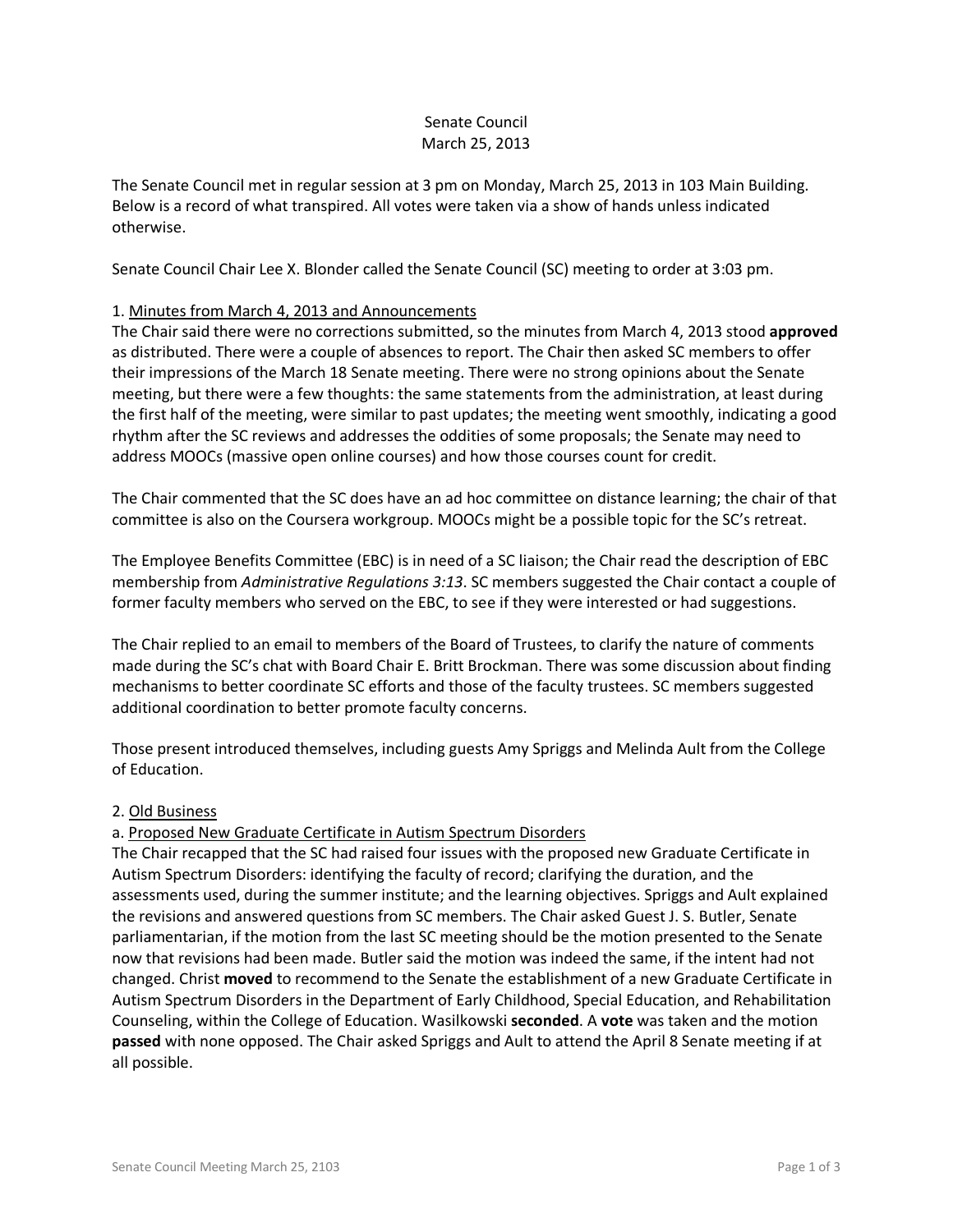# b. Proposed Changes to the College of Communication and Information Undergraduate Major Entrance Requirements

The Chair explained that the motion from the March 4 meeting was to table the proposal until it included language showing changes to the *Senate Rules*. Guest Beth Barnes (CI/School of Journalism and Telecommunications) noted that two additional changes were inserted (updated a degree name as well as existing UK Core courses), which were previously approved by the Senate but never codified. There were no questions. Wood **moved** to send the proposed changes to the College of Communication and Information Undergraduate Major Entrance Requirements to the Senate with a positive recommendation, effective immediately. Wasilkowski **seconded**. A **vote** was taken and the motion **passed** with none opposed.

The Chair suggested the SC move to committee reports since there were invited guests waiting. There were no objections.

3. Committee Reports

### a. Senate's Academic Programs Committee (SAPC) – Andrew Hippisley, Chair

i. Proposed New Minor in Journalism Studies

Hippisley explained the proposal, noting that the faculty of record will be the same as the faculty of record for the major in Journalism. The motion from the SAPC was to recommend the University Senate approve the establishment of a new undergraduate minor in Journalism Studies, in the School of Journalism and Telecommunications, within the College of Communication and Information.

Wood **moved** to send the proposal for a new Minor in Journalism Studies to the Senate with a positive recommendation. Brion **seconded**. A **vote** was taken and the motion **passed** with none opposed.

### ii. Proposed New Master of Arts in Teaching English as a Second Language (TESL)

Hippisley explained the proposed new Master of Arts in Teaching English as a Second Language (TESL) and said it was one of the most detailed and well-organized proposals the SAPC has seen recently. Brion asked about the number of credit hours for the practicum that will be taken over the four-week term or eight-week session. Guest Francis Bailey (AS/Modern and Classical Languages, Literature and Cultures) explained that the practicum requires 90 hours of teaching, which could be spread out over multiple semesters and terms/sessions, and follows a period of student observations. Wood suggested that the internship be changed to variable credit.

Wood raised the issue of graduate faculty for the proposed new degree, if it is to reside in the Department of Modern and Classical Languages, Literature and Cultures (MCLLC). Her concern was that there is not one single MCLLC graduate faculty, but rather there are multiple graduate faculties (German, French, etc.) that make up MCLLC. There were multiple comments on how to resolve the issue. Hippisley commented that if the proposal does not make it to the April Senate meeting, it will not be reviewed by other required bodies in time for a fall 2013 effective date.

There was additional discussion among SC members about identifying the faculty of record. The Chair suggested that Bailey work with Graduate School Dean Jeannine Blackwell about creating a secondary faculty appointment for the faculty who will serve as the faculty of record for the proposed new Master of Arts in TESL. Swanson asked if the Senate had determined a faculty of record for the Graduate Certificate in TESL that the Senate approved on March 18. The Chair said she would make an announcement to the Senate in April to clarify that the faculty of record for the TESL graduate certificate